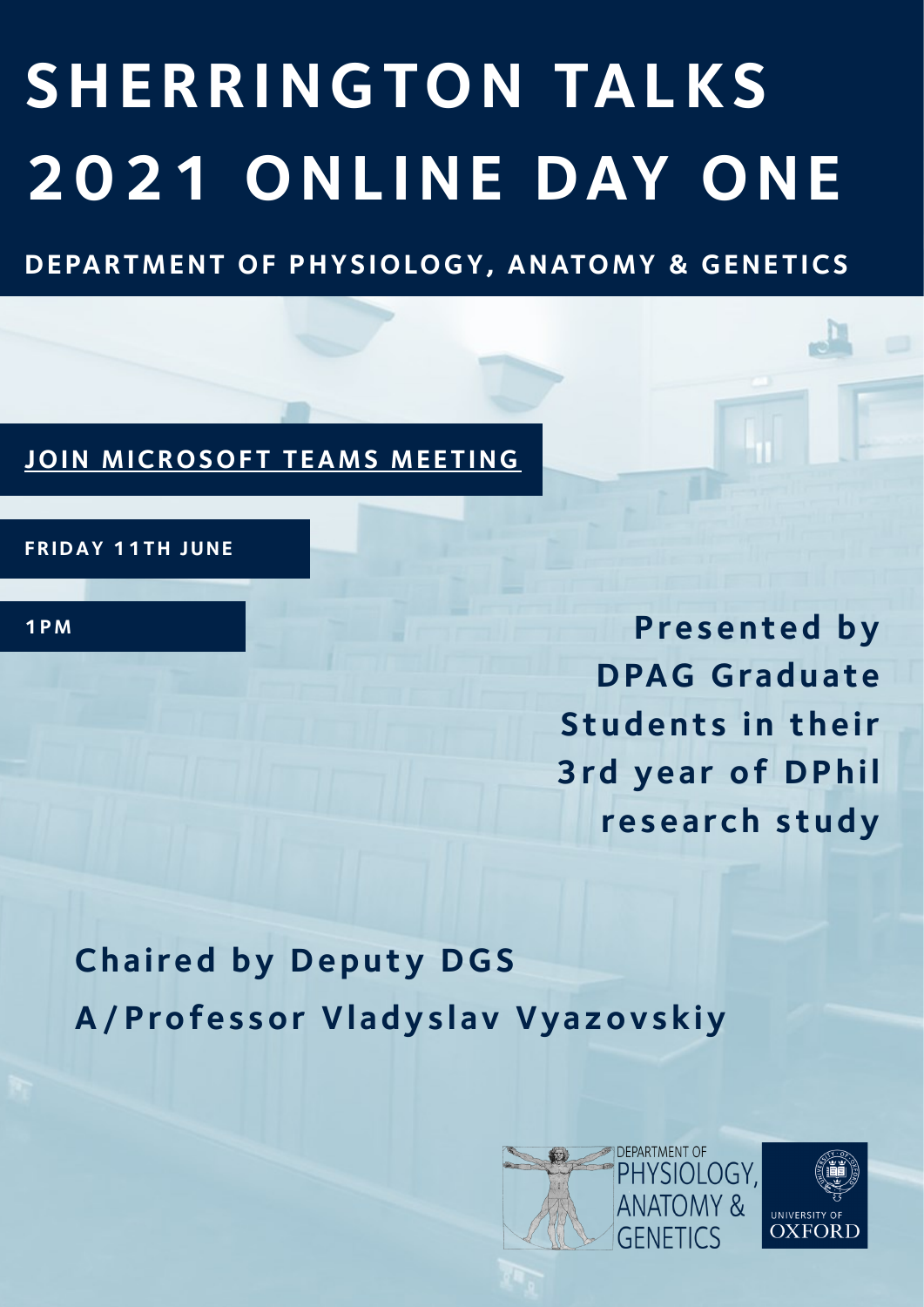| Time                                                         | Speaker                                                                                                              | Supervisor(s)                                                                    | Page           |
|--------------------------------------------------------------|----------------------------------------------------------------------------------------------------------------------|----------------------------------------------------------------------------------|----------------|
|                                                              | Welcome address by DPAG Deputy Director of Graduate Studies A/Professor Vladyslav Vyazovskiy                         |                                                                                  |                |
|                                                              | A Q&A will follow each speaker                                                                                       |                                                                                  |                |
| 1300                                                         | Tanadet Will Pipatpolkai                                                                                             | Professor Dame Frances Ashcroft & Professor Phillip Stansfield                   | $\overline{3}$ |
|                                                              | From clinical to computational: the story of PIP2 and neonatal diabetes                                              |                                                                                  |                |
| 1310                                                         | Lucija Fleisinger                                                                                                    | A/Professor Sarah De Val & Dr Alice Neal                                         | $\overline{4}$ |
|                                                              | Endothelial KLF2 is developmentally regulated by two distal enhancers                                                |                                                                                  |                |
| 1320                                                         | <b>Ujang Purnama</b>                                                                                                 | A/Professor Carolyn Carr, A/Professor Lisa Heather, Professor<br><b>Kim Dora</b> | 5              |
|                                                              | Modelling the human diabetic heart, using engineered heart tissue, for in-vitro<br>testing of cardioprotective drugs |                                                                                  |                |
| 1330                                                         | <b>Dr Peregrine Green</b>                                                                                            | A/Professor Neil Herring & A/Professor Oliver Rider                              | 6              |
|                                                              | Metabolic Determinants of Left Ventricular Reverse Remodelling in heart failure                                      |                                                                                  |                |
| 1340                                                         | <b>William Stockdale</b>                                                                                             | A/Professor Mathilda Mommersteeg & Professor Paul Riley                          | 7              |
|                                                              | Myocardial proliferation and the metabolic response during heart regeneration in<br>the Mexican cavefish             |                                                                                  |                |
| 1350                                                         | Louisa Zolkiewski                                                                                                    | Professor Roger Cox & Professor Clive Wilson                                     | 8              |
|                                                              | Investigating the role of TBX15 in adipogenesis                                                                      |                                                                                  |                |
| 1400                                                         | <b>Andrew Shelton</b>                                                                                                | Dr Adam Packer & A/Professor Simon Butt                                          | $\overline{9}$ |
|                                                              | Investigating the organizing principles of the mouse claustrum                                                       |                                                                                  |                |
| 1410                                                         | <b>Carla Martin</b>                                                                                                  | Dr Thomas Roberts, Dr Imre Mager & Professor Matthew Wood 10                     |                |
|                                                              | Title Protein features for cargo sorting to extracellular vesicles (EVs)                                             |                                                                                  |                |
| 1420                                                         | Sonali Munshaw                                                                                                       | A/Professor Nicola Smart & Professor Paul Riley                                  | 11             |
|                                                              | growth factor signalling                                                                                             | Thymosin β4 protects against aortic aneurysm via endocytic regulation of         |                |
| 1430                                                         | Closing remarks from A/Professor Vladyslav Vyazovskiy, DPAG Deputy DGS                                               |                                                                                  |                |
| <b>Judges</b>                                                |                                                                                                                      |                                                                                  |                |
| <b>Graduate Studies Committee Academics and the audience</b> |                                                                                                                      |                                                                                  |                |

**Prize winners will be notified in the Digest on Monday 21 June**

2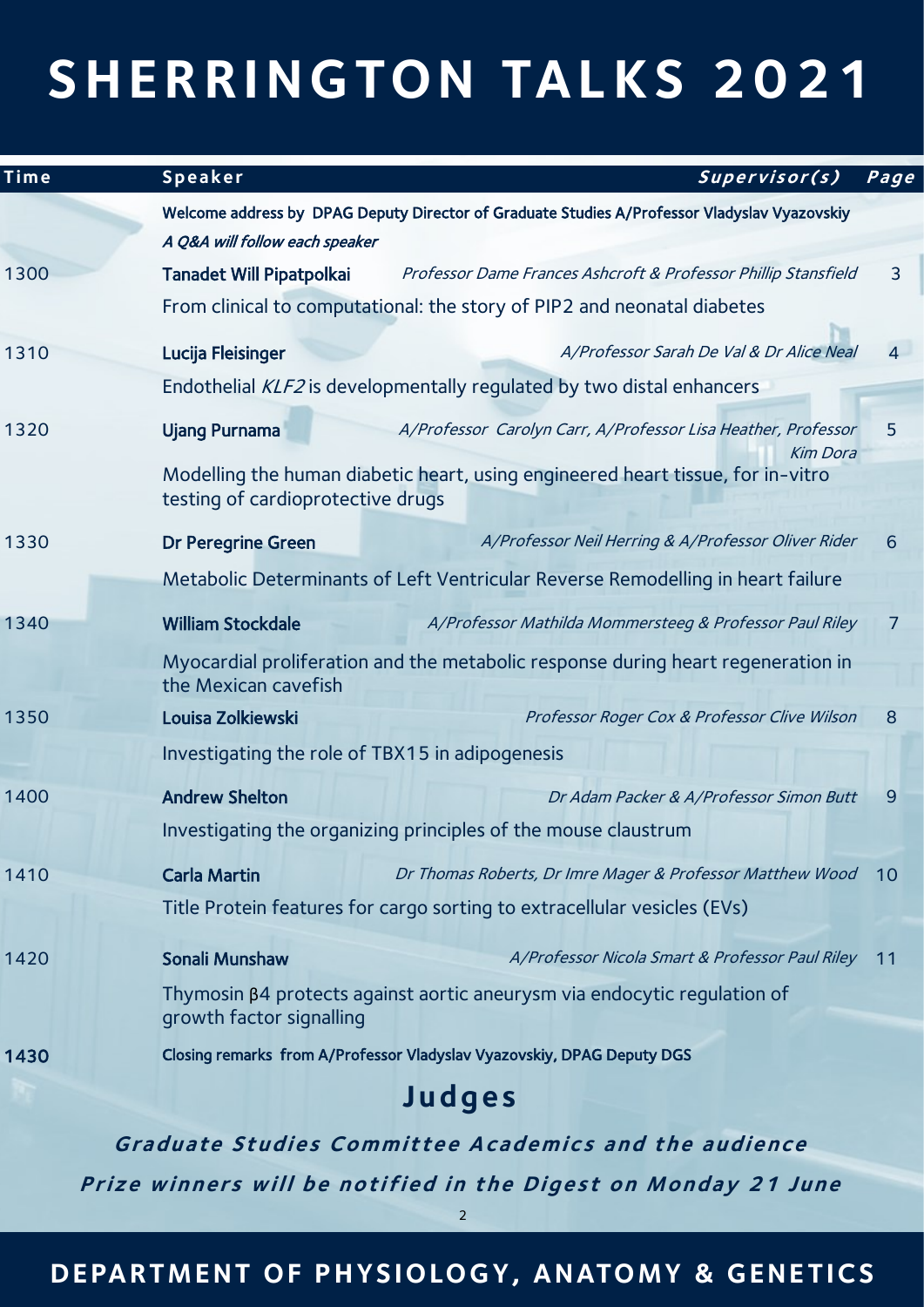#### **Tanadet Will Pipatpolkai**

#### From clinical to computational : the story of PIP2 and neonatal diabetes

Supervisors: Professor Dame Frances Ashcroft & Professor Phillip Stansfield

Membrane proteins are frequently modulated by specific protein-lipid interactions in the phospholipid bilayer. The activation of ATP-sensitive potassium (KATP) channel by phosphatidylinositol-4,5 bisphosphate (PIP2) has been well characterised experimentally, with differences in the extent of channel activations. Here, we establish a coarse-grained molecular dynamics free-energy perturbation (CG-MD-FEP) methodology to capture the effect of neonatal diabetes mutation to the binding of PIP2 lipids to Kir6.2 channels. By perturbing amino acid side chains on Kir6.2, we show that neonatal diabetes mutation (E179K) has increases PIP2 affinity, while a congenital hyperinsulinism mutation (K67N) results in a reduced affinity. This is in strong agreement with our electrophysiological studies where the E179K mutant exhibits a reduction in neomycin sensitivity and ATP sensitivity. To conclude, the methodology provides a platform of annotating amino acid side chains within lipid-binding pockets and their role in disease.

### **DEPARTMENT OF PHYSIOLOGY, ANATOMY & GENE TICS**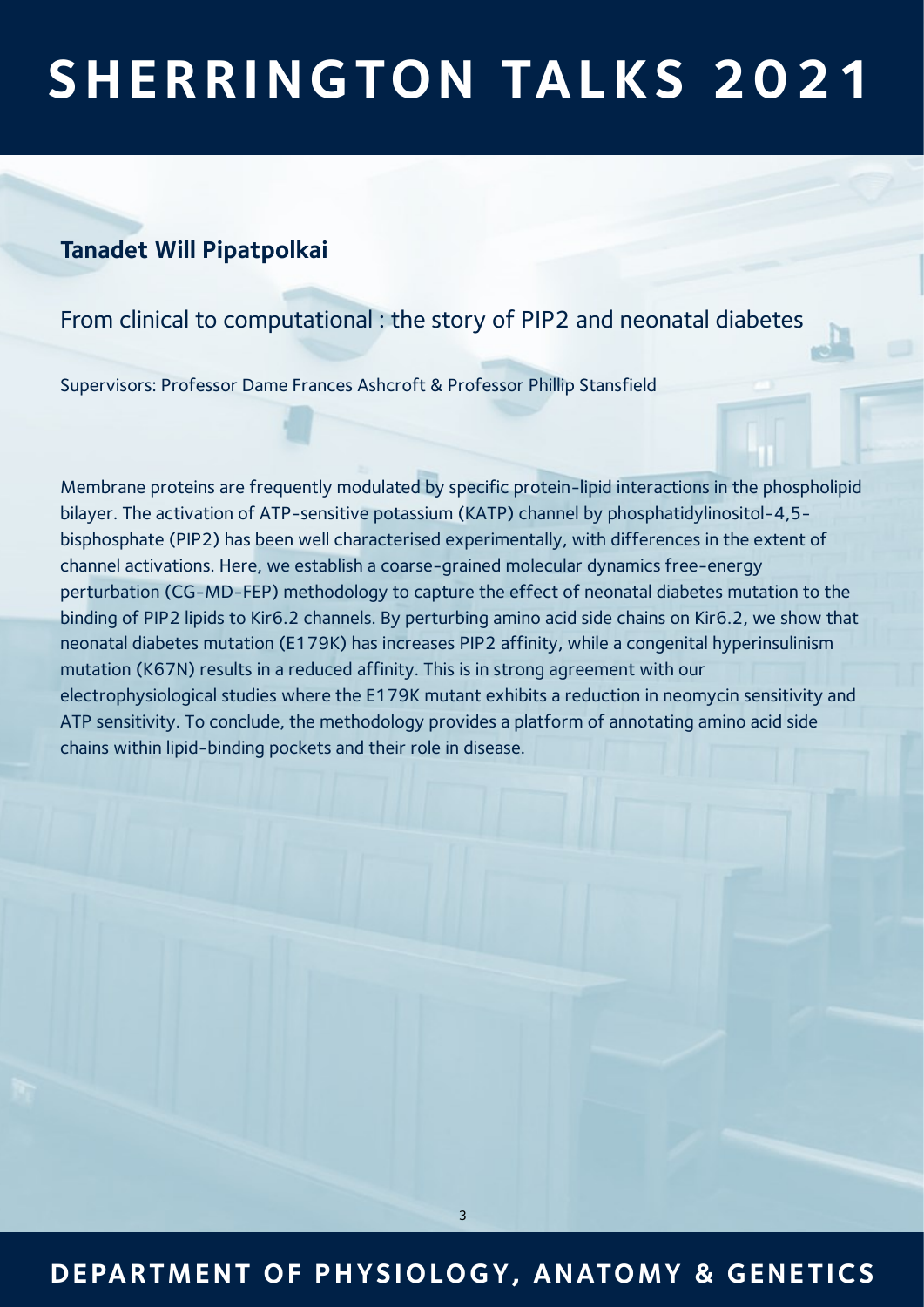#### **Lucija Fleisinger**

Endothelial KLF2 is developmentally regulated by two distal enhancers

Supervisors: Associate Professor Sarah De Val & Dr Alice Neal

The development of a functional vascular system is critically dependent on shear stress, a hemodynamic force exerted onto the vascular endothelium by flowing blood. Although one of the key effects of shear stress on endothelial cells is modulation of gene expression, our understanding of transcriptional networks governing endothelial responses to shear stress is incomplete.

The KLF2 gene encodes a shear stress-responsive transcription factor that is robustly expressed in both the developing and adult vascular endothelium. Deletion of KLF2 during vascular development results in embryonic lethality, whilst conditional KLF2 deletion in the adult endothelium worsens atherosclerotic plaque burden in mouse models. Despite this crucial role in maintaining a functional endothelium, the mechanisms by which shear stress regulates KLF2 expression remain controversial. Activation of KLF2 by shear stress was previously hypothesised to occur through a MEK5-ERK5-MEF2 pathway thought to interact directly with the  $KLF2$  promoter, thereby inducing  $KLF2$ expression. However, MEF2 factors are pan-endothelial effectors of signalling pathways not responsive to shear stress. Further, this promoter-centric model was never validated in vivo, and the role of distal enhancer elements in the transcriptional regulation of KLF2 has never been investigated.

Here we show that endothelial KLF2 is transcriptionally regulated by two distal enhancers independently of its core promoter during development. Each KLF2 enhancer directs a distinct pattern of endothelial-specific reporter gene expression corresponding to expression of the endogenous KLF2. Early results from pharmacological manipulation of blood flow in vivo suggest that reporter gene expression driven by these enhancers changes in response to shear stress. Phylogenetic foot printing combined with mutational analysis of these KLF2 enhancers has identified a functional MEF2 binding motif adjacent to a second, yet to be identified, motif, both of which are required for enhancer activity. This work demonstrates previously unappreciated complexity in the transcriptional regulation of KLF2, and provides an opportunity to better understand transcriptional dynamics at the locus of this disease-relevant gene.

#### **DEPARTMENT OF PHYSIOLOGY, ANATOMY & GENE TICS**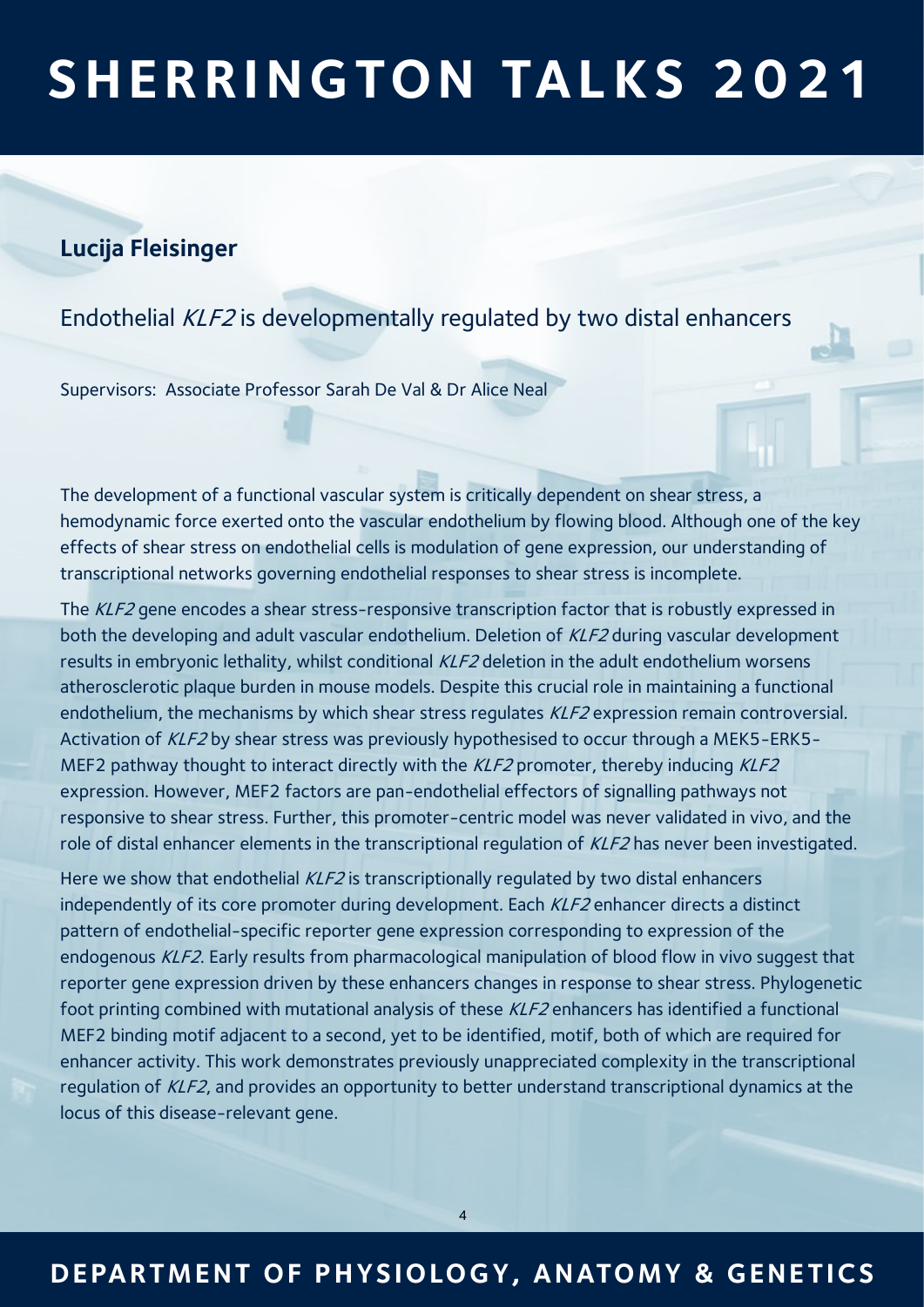#### **Ujang Purnama**

Modelling the human diabetic heart, using engineered heart tissue, for invitro testing of cardioprotective drugs

Supervisors: A/Professor Carolyn Carr, A/Professor Lisa Heather & Professor Kim Dora

Aim: Diabetes is a global epidemic, with cardiovascular disease the leading cause of death in diabetic patients. There is a pressing need for an *in-vitro* model to aid understanding of the factors of the diabetic phenotype that are harmful to cardiac tissue and to provide an accurate, predictive tool for drug testing. Human induced-pluripotent stem cell-derived cardiomyocytes (hiPSC-CMs) have potential as a predictive tool but are hindered by their immature phenotype. 3D culture of hiPSC-CMs as engineered heart tissue (EHT) is the most advanced approach to mature the cells. Here, we show for the first time how to modulate the media to mature cells in the EHT and cause them to become insulin resistant.

Methods and Results: Culturing EHT in media containing oleic acid resulted in maturation of sarcomere structure, action potential, gene expression, and a metabolic switch to fatty acid oxidation, recapitulating more mature cardiomyocytes. We developed a diabetic medium by modulating levels of glucose, insulin and palmitic acid which induced an increase in fatty acid metabolism and a blunted insulin response, indicating that the hiPSC-CMs had become insulin resistant (IR). We subjected IR-EHT to hypoxia and adrenergic stimulation and measured contractility using Muscle Motion. We saw a metabolic inflexibility of the cells under hypoxia which mimicked that seen in diabetic rat hearts. Treatment of IR-EHT with Molidustat (BAY85-3934), a prolyl hydroxylase (PHD) inhibitor, stabilised Hypoxia-Inducible Factor 1-α signalling in hiPSC-CMs and increased glycolysis, thereby validating its potential use as a therapeutic in the diabetic heart.

Conclusion: Our results show that we have successfully generated a clinically relevant in vitro model of insulin-resistant human heart tissue to study the pathophysiological effects of diabetes. This can be a valuable predictive tool to speed up the drug discovery process and improve candidate drug success in clinical trials.

### **DEPARTMENT OF PHYSIOLOGY, ANATOMY & GENE TICS**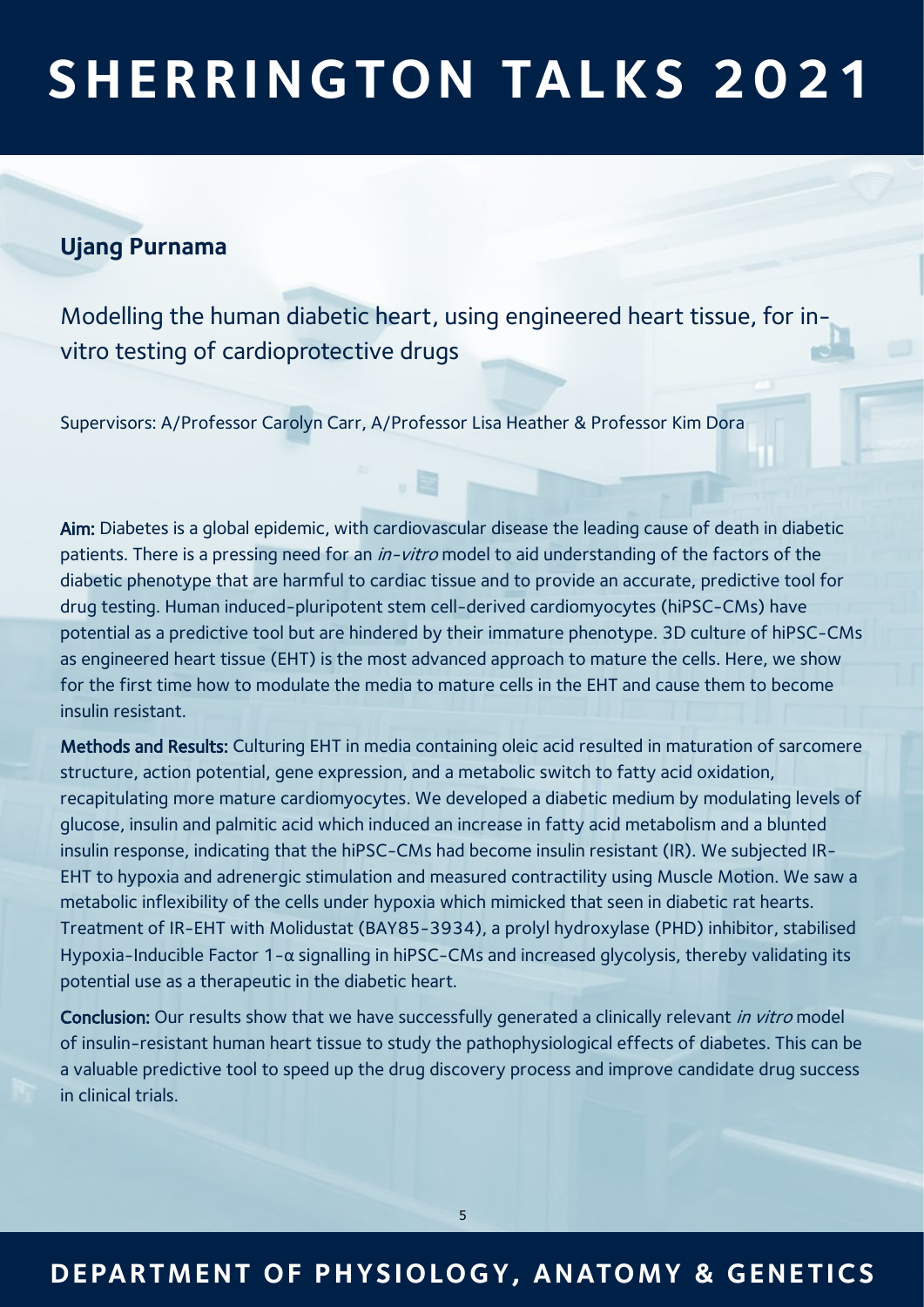#### **Dr Peregrine Green**

Metabolic Determinants of Left Ventricular Reverse Remodelling in heart failure

Supervisors: A/Professor Neil Herring & A/Professor Oliver Rider

Background: Cardiac resynchronisation therapy (CRT) is a well-established therapy for treatment of severe heart failure with reduced ejection fraction (HFrEF) with left bundle branch block (LBBB), resulting in varying degrees of reverse remodelling and improvement in LV systolic function, although this process is poorly understood. There is increasing evidence that reduced cardiac metabolic flux in heart failure may drive decreased contractility, but whether this also limits the ability of the heart to reverse remodel in response to CRT is unknown.

Aims: In patients with HFrEF put forward for CRT, I aim to take measurements of metabolic flux using cardiac magnetic resonance (MR) imaging and 31P-spectroscopy, and then use coronary blood flow, blood sampling and pressure-volume loop measurements during CRT implantation to calculate acute metabolic substrate uptake and use by the heart in response to CRT. This is then compared to the degree of LV reverse remodelling using cardiac MR imaging 6 months following CRT implantation.

Results: 10 patients (6 male, mean age 65 +/- 7 years) have been recruited to date for MRI and invasive measurements during CRT. CRT acutely increases contractility measured as the rate of rise in left ventricular pressure (dP/dt 641  $\pm$  125 vs 712  $\pm$  136 mmHg/s (mean  $\pm$  SD), p = 0.0029) with a trend towards increased stroke work (mean  $8483 \pm 2874$  vs  $10955 \pm 916$  ml.mmHq, p = 0.12) despite no change in myocardial oxygen uptake (MVO2 14.6± 9.1 vs 13.6 ± 8.9 ml/min). There was a trend towards increased free fatty acid uptake  $(-0.005 \pm 0.02 \text{ mmol/min} \text{ vs } 0.039 \pm 0.07, \text{ p} =$ 0.06) but no change in glucose uptake  $(0.071 \pm 0.029 \text{ vs } 0.081 \pm 0.068 \text{ mmol/min}, p = 0.65)$ . Similar results were seen during stress measurements at 65% predicted maximum heart rate.

Conclusion: Preliminary results indicate that CRT increases cardiac efficiency, and that this may be associated with increased free fatty acid uptake but not glucose uptake. Whether the ability to increase fatty acid uptake, or other aspects of cardiac metabolism (such as the size of the phosphocreatine pool, or ability to increase creatinine kinase flux) are associated with the degree of reverse remodelling is yet to be determined.

### **DEPARTMENT OF PHYSIOLOGY, ANATOMY & GENE TICS**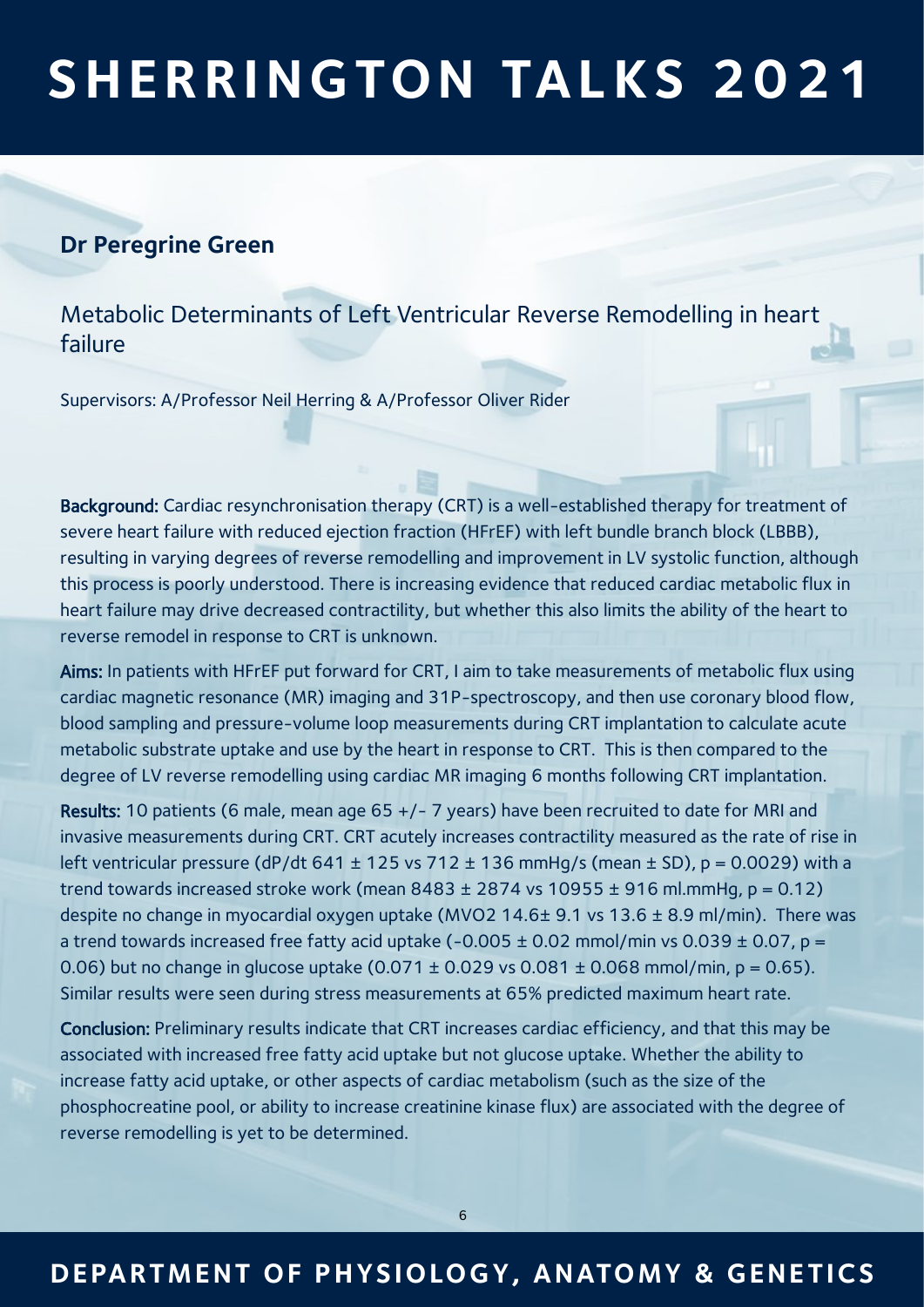#### **William Stockdale**

Myocardial proliferation and the metabolic response duringheart regeneration in the Mexican cavefish

Supervisors: A/Professor Mathilda Mommersteeg & Professor Paul Riley

Following myocardial infarction, the human heart is unable to repair itself and forms a permanent scar that impairs cardiac function and may later result in heart failure. The zebrafish, amongst other organisms, has been extensively studied for its innate ability to repair its heart after injury, with studies indicating myocardial proliferation as a key driver to the regenerative process.

We have established the Astyanax mexicanus as a unique model for cardiac regeneration, which allows us to compare adult regeneration with human-like scarring within a single species. In this model the Astyanax surface fish regenerate their heart after injury, while their cave-dwelling counterparts cannot and, similar to humans, form a permanent scar.

Investigation of proliferation in the Astyanax identified myocardial proliferation peaking to similar levels in both surface fish and cavefish 1 week after injury in the region adjacent to the wound. However, a BrdU pulse chase experiment revealed cavefish cardiomyocytes do not complete cellular division and ultimately fail to replace the lost myocardium. To understand the mechanisms that underlie this proliferation profile, bulk RNA-seq and single cell RNA-seq datasets of Astyanax hearts after injury were analysed. These revealed strong expression differences relating to the metabolism between cavefish and surface fish hearts, with single cell RNA-seq determining metabolic differences specific to the proliferating cardiomyocytes. Further validation specifically found glycolysis related genes highly upregulated in the surface fish heart but not in the cavefish after injury, and interestingly, expression of these genes are localised to the wound border where myocardial proliferation takes place – suggesting an importance of glucose metabolism in cell cycle and heart regeneration.

Investigating the metabolic response in the Astyanax mexicanus after injury will help define the ideal metabolic environment for complete myocardial proliferation and successful heart regeneration.

### **DEPARTMENT OF PHYSIOLOGY, ANATOMY & GENE TICS**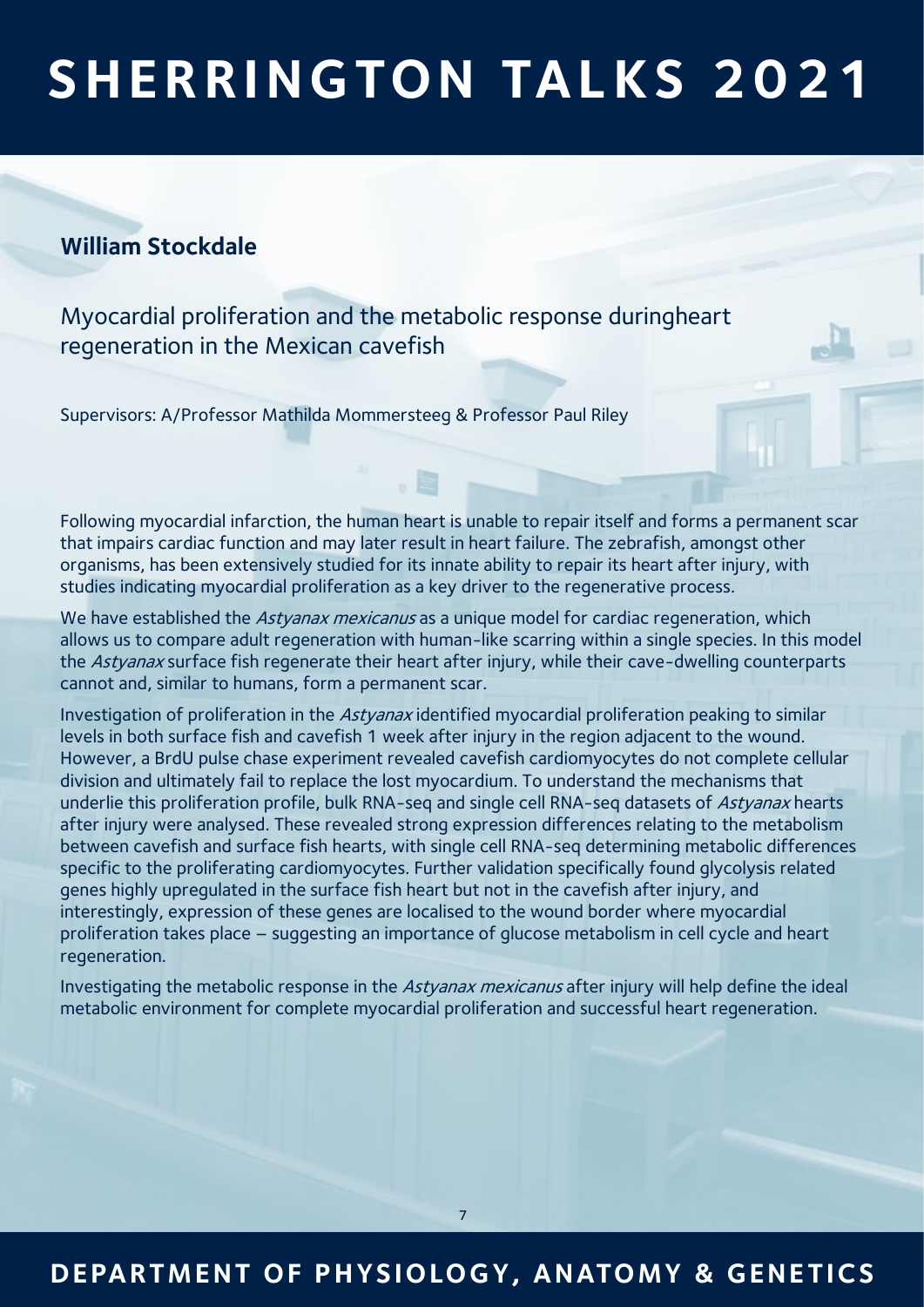#### Louisa **Zolkiewski**

#### Investigating the role of TBX15 in adipogenesis

L Zolkiewski<sup>i</sup>, R Dumbell<sup>ı, ıı</sup>, E Bentley<sup>ı</sup>, M Simon<sup>ii,</sup>, R D Cox<sup>i</sup>.

I. Genetics of type 2 Diabetes, MRC Harwell Institute, Harwell Campus, OX11 0RD, UK; II. School of Science and Technology, Nottingham Trent University, Nottingham, NG1 4FQ, UK; III. Bioinformatics, MRC Harwell Institute, Harwell Campus, OX11 0RD, UK

Supervisors: Professor Roger Cox & Professor Clive Wilson

Elevated waist-hip ratio (WHR) increases the risk of type 2 diabetes and cardiovascular disease. The most recent genome-wide association studies have identified over 463 signals in 346 loci associated with WHR adjusted for BMI (WHRadjBMI). Within the TBX15-WARS2 gene locus several independent association signals marked by single nucleotide polymorphisms (SNPs) have been associated with WHRadjBMI, following conditional analyses. Studies, in vitro and in vivo, indicate that Tbx15 plays a role in adipogenesis, although the precise mechanisms are unclear. We hypothesize that TBX15 regulates transcription of a network of genes relevant to adipogenesis and fat distribution. In order to investigate the physiological effect of  $Tbx15$  on fat distribution, heterozygous knock-out ( $Tbx15^{+/}$ ) and wild-type ( $Tbx15^{+/+}$ ) mice were challenged with a high fat or low fat diet from weaning. Metabolic phenotyping studies were then initiated to evaluate overall growth, glucose and insulin sensitivity, and fat distribution to 24 weeks of age. Preliminary echo-MRI data analysis using 2-way ANOVA indicated an overall genotype (p=0.0311) and time x genotype (p<0.0001) effect for body weight in female mice on a low fat diet. *Tbx15<sup>+/-</sup>* mice were significantly smaller than *Tbx15<sup>+/+</sup>* littermates at several time points (q<0.05, multiple unpaired t-tests). This difference was reflected in total fat mass values at 16 and 18 weeks (nominal p<0.05, multiple unpaired t-tests). In order to evaluate the effect of this transcription factor on gene expression in adipose tissue, subcutaneous and gonadal white adipose and brown adipose tissues were isolated from *Tbx15<sup>-/-</sup> (Tbx15* null) and  $Tbx15^{+/+}$  mice for RNA sequencing. Preliminary analysis indicated 2040 genes were significantly differentially expressed between  $Tbx15^{+/+}$  and  $Tbx15^{-/-}$  mice in subcutaneous white adipose tissue (q<0.05). gProfiler pathway analysis indicates genes downregulated (n=1713) in  $Tbx15^{-/}$  mice are associated with immune receptor activity, whilst upregulated genes (n=327) were associated with muscle functions. Further work is underway to further validate and investigate these differences in vitro and in vivo.

### **DEPARTMENT OF PHYSIOLOGY, ANATOMY & GENE TICS**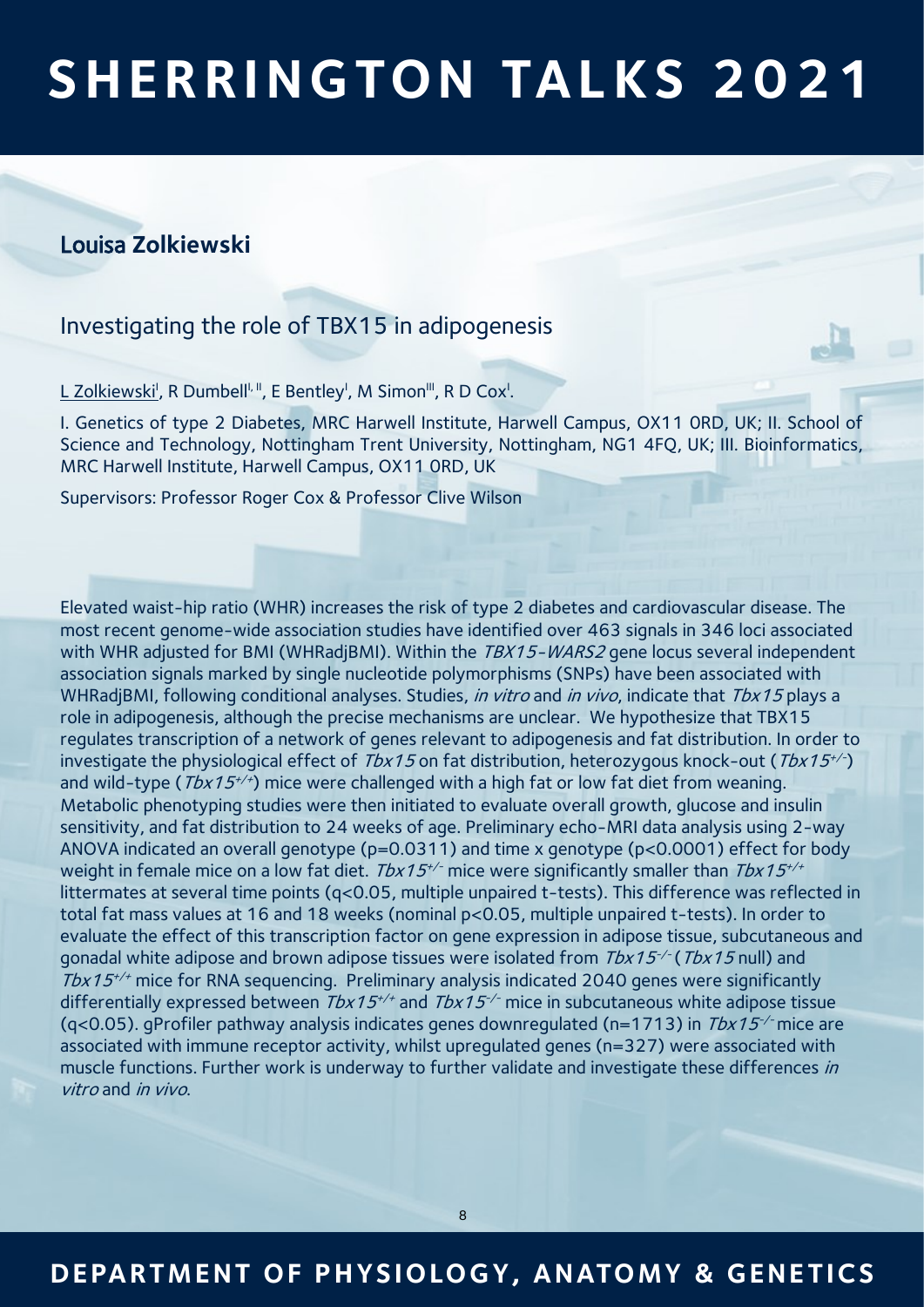#### **Andrew Shelton**

Investigating the organizing principles of the mouse claustrum

Supervisors: Dr Adam Packer & A/Professor Simon Butt

Background: The claustrum is the most densely interconnected region in the mammalian brain. Previous research has demonstrated that the claustrum is active in a variety of contexts and has been implicated in sensory integration, attention, pain sensation, sleep, and saliency detection. However, it remains unclear what the precise function of the claustrum is or how this relates to its vast connectivity. A notable impediment is the lack of information regarding how individual claustrum neurons respond to input from the many cortical areas that project there or how these inputs are spatially organized within the claustrum itself. By understanding these organizing principles, we hope to provide a framework for future studies that wish to address claustrum function in the context of behavior.

Aims: We seek to assess claustrum circuitry at the single cell level in order to determine the physiological and anatomical relationship claustrum neurons have with multiple upstream cortical areas.

Methods: We use dual-color optogenetics, whole cell patch clamp electrophysiology, and immunohistochemistry to specifically label, record from, and perturb claustrum neurons of the mouse.

Results & Conclusions: Our study has so far revealed a highly specific synaptic architecture that integrates and routes information from cortical regions associated with cognition and executive control through the claustrum to distant and disparate areas around the brain. We have also demonstrated that the claustrum is arranged into modules that can be defined both physiologically and anatomically. These insights furnish a growing body of work aiming to address claustrum activity globally by demonstrating important local organizing principles.

### **DEPARTMENT OF PHYSIOLOGY, ANATOMY & GENE TICS**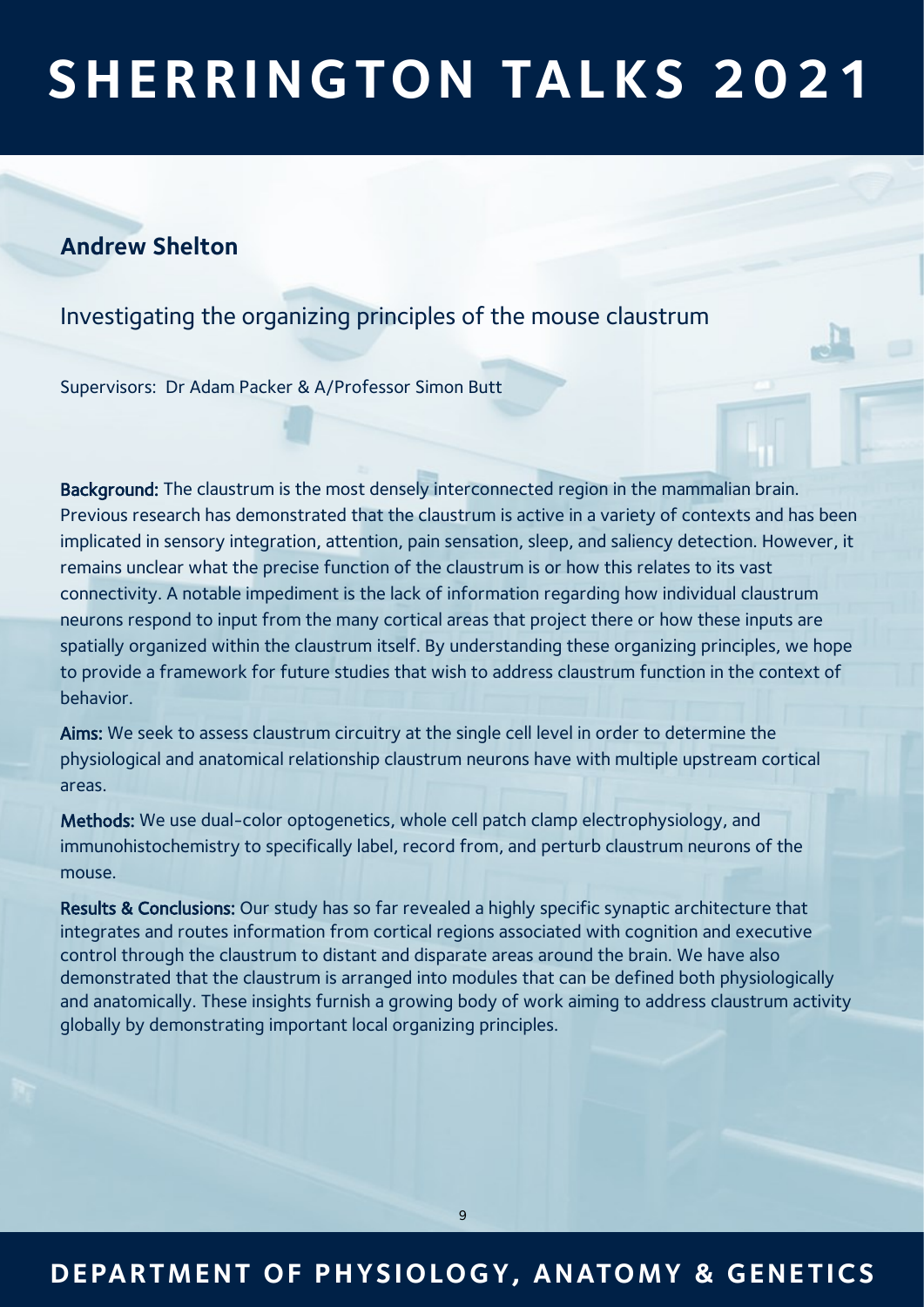#### **Carla Martin**

Title Protein features for cargo sorting to extracellular vesicles (EVs)

Supervisors: Dr Thomas Roberts, Dr Imre Mager & Professor Matthew Wood

Aim: To identify protein features promoting EV sorting for therapeutic cargo loading to EVs and to determine their biological role in EV sorting.

Methods and Results: A bioinformatics program was developed to find candidate EV-loading features from HEK293T, MSC and adipocyte cells and EV proteomics data. Several protein features (posttranslational modifications, domains and motifs) were selected and assessed for their EV-loading capacity using GFP fusion constructs in HEK cells. Proteins containing the given feature were fused to GFP for their assessment. EVs were isolated using tangential flow filtration followed by size-exclusion chromatography. EV-enrichment was tested by western blot and fluorescence of the EV fractions derived from cells expressing the GFP-fusion constructs. N-linked glycosylation on PTTG1IP protein was found to be the feature with the highest EV-loading capacity in vitro and therefore was studied in more detail. Non-glycosylated PTTG1IP mutants were generated to confirm the presence of the Nglycosylation sites and to determine the effect of N-glycosylation on EV-loading. A marked decrease in EV-enrichment was found in the mutants as compared to the fully glycosylated protein.

Conclusion: The bioinformatics analysis we have developed has enabled the identification of several EV-loading protein features of which N-glycosylation has been found to be the most efficient. Nglycosylated PTTG1IP has been shown to enable efficient sorting to the EVs and its N-glycosylation was critical for its loading into the EVs.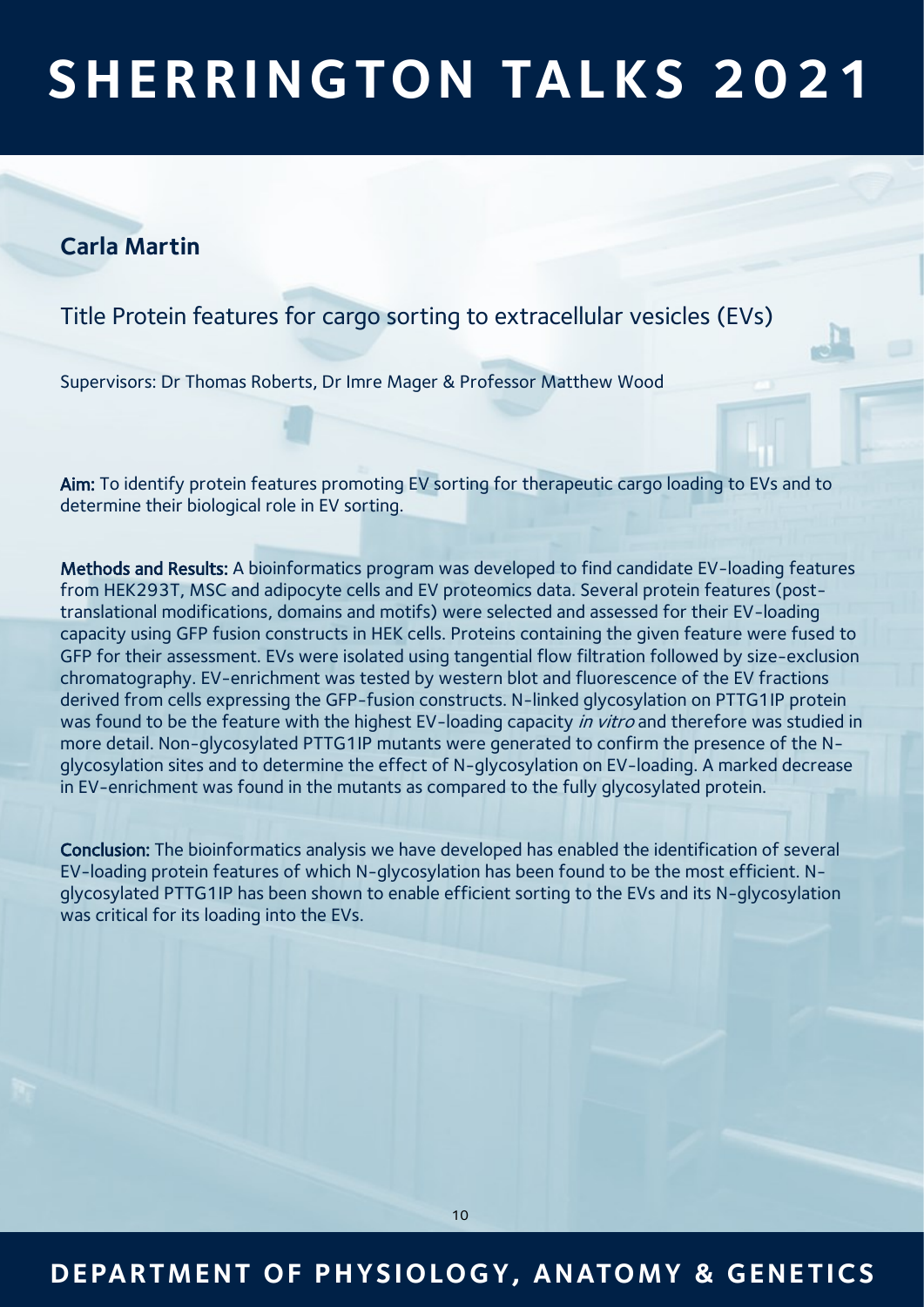#### **Sonali Munshaw**

Thymosin β4 protects against aortic aneurysm via endocytic regulation of growth factor signalling

Supervisors: A/Professor Nicola Smart & Professor Paul Riley

Introduction: Aortic aneurysm (AA) is a degenerative vascular disease and a leading cause of mortality. Dysregulation of smooth muscle cell (VSMC) phenotype critically impairs vascular stability. Low density lipoprotein receptor related protein 1 (LRP1), an endocytic regulator of VSMC PDGFRβ signalling, is associated by GWAS with AA risk. Thymosin β4 (Tβ4) is an actin binding peptide required for embryonic VSMC differentiation. We validated a novel interaction between Tβ4 and LRP1 in VSMCs. As a regulator of VSMC differentiation, we hypothesise that Tβ4 interacts with LRP1, to maintain healthy vasculature postnatally and protect against disease.

#### Objectives:

- To determine whether Tβ4 knockout mice display increased susceptibility to AA.
- To elucidate the molecular mechanism of growth factor signalling via Tβ4 –LRP1.
- To explore the therapeutic potential of exogenous Tβ4 in vascular protection.

Methodology: Global and VSMC-specific Tβ4KO mice were infused, alongside controls, with 1mg/kg/ day Angiotensin II. For rescue experiments, C57BL/6 mice additionally received 12mg/kg/day Tb4 or saline. VSMC phenotype, signalling, elastin integrity, ECM composition, and inflammation were analysed using FACS, histology, immunostaining, and immunoblotting. Using primary VSMCs and MOVAS-1 cells, endocytosis of the LRP1-PDGFRβ complex was tracked by surface biotinylation and proximity ligation assays, following PDGF-B stimulation.

Results: Global and VSMC-specific Tβ4KO mice, like LRP1 KO, demonstrated predisposition to AA, with aortic dilatation and rupture in <5 days. Accelerated disease progression was not caused by exacerbated inflammation, rather by enhanced VSMC phenotypic switching and dysregulated LRP1/ PDGFRβ signalling. Tβ4-depleted VSMCs demonstrated increased recycling of LRP1-PDGFRb to the plasma membrane and reduced lysosomal targeting, following PDGF-B stimulation. Exogenous Tβ4 significantly reduced aortic dilatation and rupture, with preserved VSMC and elastin phenotype and normalised PDGFRβ signalling.

Conclusion: We identify Tβ4 as a key regulator of LRP1-PDGFRβ endocytic signalling, for maintaining VSMC differentiation and vascular health. Tβ4 is a promising candidate for treatment of vascular disease.